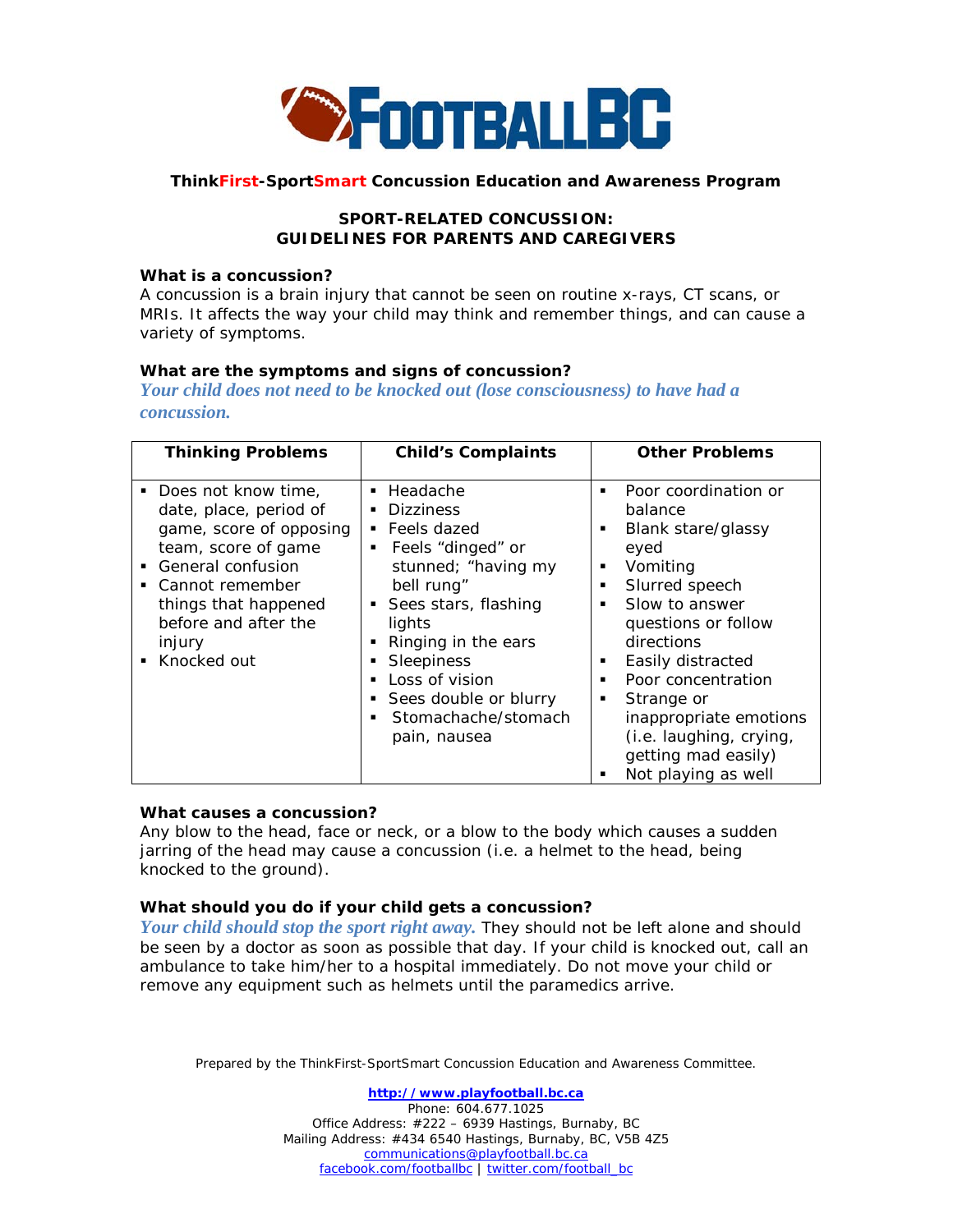

# *How long will it take for my child to get better?*

The signs and symptoms of concussion often last for 7-10 days but may last much longer. In some cases, athletes may take many weeks or months to heal. Having had previous concussions may increase the chance that a person may take longer to heal.

# *How is a concussion treated?*

*The most important treatment for a concussion is rest.* The child should not exercise, go to school or do any activities that may make them worse, like riding a bike, play wrestling, working on the computer or playing video games. If your child goes back to activities before they are completely better, they are more likely to get worse, and to have symptoms longer. Even though it is very hard for an active child to rest, this is the most important step. Once your child is completely better at rest (all symptoms have resolved), they can start a step-wise increase in activities. It is important that your child is seen by a doctor before he/she begins the steps needed to return to activity, to make sure he/she is completely better. If possible, your child should be seen by a doctor with experience in treating concussions.

# *When can my child return to school?*

Sometimes children who have a concussion may find it hard to concentrate in school and may get a worse headache or feel sick to their stomach if they are in school. Children should stay home from school if their symptoms get worse while they are in class. Once they feel better, they can try going back to school part time to start (e.g. for half days initially) and if they are okay with that, then they can go back full time.

# *When can my child return to sport?*

*It is very important that your child not go back to sports if he/she has any concussion symptoms or signs.* Return to sport and activity must follow a step-wise approach:

- 1) No activity, complete rest. Once back to normal and cleared by a doctor, go to step 2.
- 2) Light exercise such as walking or stationary cycling, for 10-15 minutes.
- 3) Sport specific activity (i.e. skating in hockey, running in football), for 20-30 minutes. **NO CONTACT**.
- 4) "On field" practice such as ball drills, running routes, and other activities with **NO CONTACT** (i.e. no hitting, no tackling, etc.).
- 5) "On field" practice with body contact, once cleared by a doctor.
- 6) Game play.

*Note: Each step must take a minimum of one day.* If your child has any symptoms of a concussion (e.g. headache, feeling sick to his/her stomach) that come back either during activity, or later that day, your child should stop the activity immediately and rest until symptoms resolve, for a minimum of 24 hours. Your child should be seen by a doctor and cleared again before starting the step wise protocol again.

Prepared by the ThinkFirst-SportSmart Concussion Education and Awareness Committee.

**[http://www.playfootball.bc.ca](http://www.playfootball.bc.ca/)** Phone: 604.677.1025 Office Address: #222 – 6939 Hastings, Burnaby, BC Mailing Address: #434 6540 Hastings, Burnaby, BC, V5B 4Z5 [communications@playfootball.bc.ca](mailto:communications@playfootball.bc.ca) [facebook.com/footballbc](http://www.facebook.com/footballbc) | [twitter.com/football\\_bc](http://twitter.com/football_bc)